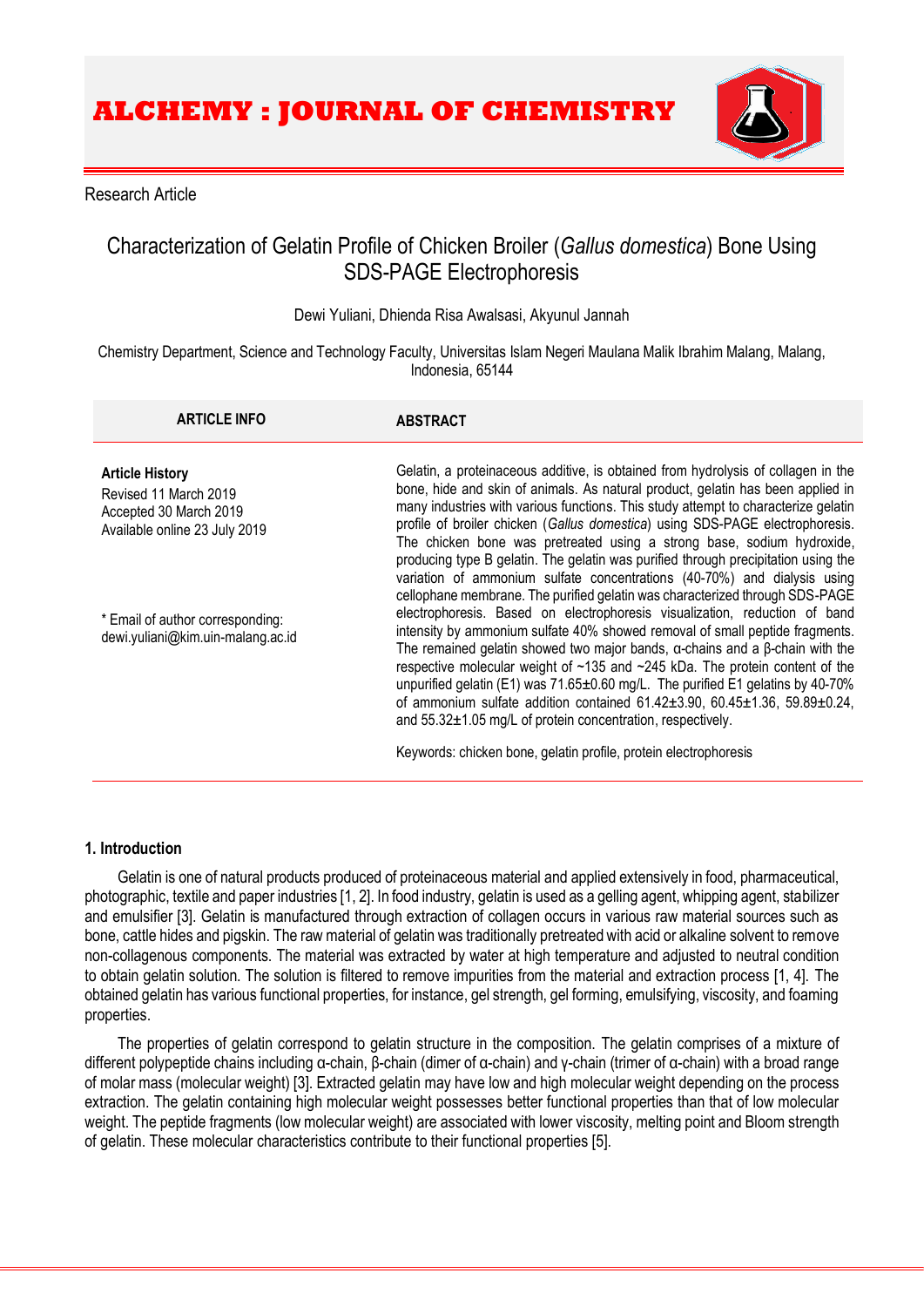# *Yuliani et al. / ALCHEMY: JOURNAL OF CHEMISTRY, 7 : 1 (2019) 7-12*

The highly purity of gelatin is required in some industries. The extracted gelatin may contain the number of contaminant which is needed to be purified. Ultrafiltration is a common purification method of gelatin that has been conducted and patented since 1990s [1, 2, 4]. The principle of UF is separation of solutions under pressure through semipermeable membrane and capable to remove colloidal materials, organic polymeric molecules, and inorganic polymeric molecules [6]. In this research, gelatin purification was conducted with two different methods such as precipitation and dialysis. These methods have been applied in many enzymes to obtain purified product [7]. The objective of this study was to characterize gelatin profile after purification.

# **2. Materials and Methods**

#### *2.1. Materials*

Broiler chicken bone (*Gallus domestica*) was purchased from market in Malang. The chemicals used were sodium hydroxide, 5% acetic acid, distilled water, ammonium sulfate (40-70%), cellophane membrane, 0.5 M phosphate buffer pH 7, 0.2 M phosphate buffer pH 7, and commercial gelatin (bovine).

#### *2.2. Gelatin Preparation*

Broiler chicken bone (250 g) was pretreated by soaking in sodium hydroxide 5% for 2 days. The ratio of bone to sodium hydroxide was 1:4(v/v). Ossein (pretreated bone) was neutralized by tap water and acetic acid 5%. The ossein was gradually extracted by water in three different temperatures  $-55$ , 65, and  $75^{\circ}$ C – for 4 h in each. E1, E2, and E3 representing extraction were in 55, 65, and 75°C, respectively. All gelation extracts were dried using oven [8, 9]. Gelatin of 100 mg was dissolved in 10 mL distilled water at 50°C and homogenized by vortex [10]. All gelatins were identified using FTIR spectroscopy.

#### *2.3. Gelatin Purification*

Purification of gelatin was conducted by ammonium sulfate precipitation. Ten milliliter of gelatin solution was added with ammonium sulfate in the various concentrations (40-70%). The mixture was left for overnight at ±4°C with continuous stirring to precipitate the gelatin. The mixture was then centrifuged for 30 min, 5000 rpm, to obtained partial purity of gelatin precipitate. The gelatin was further purified by dialysis using cellophane membrane. The gelatin precipitate was dissolved in 5 mL phosphate buffer pH 7 and then the suspense was placed in cellophane membrane. The membrane was immersed in 100 mL phosphate buffer (0.2 M, pH 7) and stirred at 100 rpm for 12 h,  $\pm 4^{\circ}$ C [11].

#### *2.4. Determination of Profile Gelatin using SDS-PAGE electrophoresis*

SDS-PAGE electrophoresis was performed based on Biorad Procedure [12]. The acrylamide concentration used was 12% for the separating gel and 4% for the stacking gel. For sample preparation, 15 µL gelatin solution was mixed with 15 µL buffer sample. The samples were heated at 95°C for 5 min before electrophoresis. Protein bands were stained with comassie brilliant blue R-250. Relative molecular weight of the sample was estimated through comparison with molecular mass standard marker in the range of 10 – 250 kDa (iNtRON Biotechnology, Korea).

#### *2.5. Protein Measurement*

Protein concentration was measured using Lowry method [13]. A standard curve was made of BSA (0; 0.01; 0.02; 0.04; 0.06; 0.08 and 0.10 mg/mL) and the absorbance was read at 654 nm. Determination of protein content was conducted on unpurified and purified chicken bone gelatin.

#### **3. Results and Discussion**

#### *3.1. Sample Preparation*

Gelatin was produced from pretreated broiler chicken bones with 5% sodium hydroxide for 2 days. The gelatin was extracted gradually using hot water in different temperatures. The yield of the gelatin extraction was 4.156, 2.247, and 2.228 g for 55, 65 and 75°C extraction temperature, respectively. The gelatin extracted at 55°C (E1), 65°C (E2), and 75°C (E3) exhibited protein content about 71.65±0.60, 61.03±0.49, and 57.01±1.34 mg/L, respectively (**Figure 1**). The commercial gelatin contained protein two times (150.90±2.99 mg/L) higher than chicken bone gelatin. For purification purpose, solid gelatin was dissolved in distilled water at 50°C.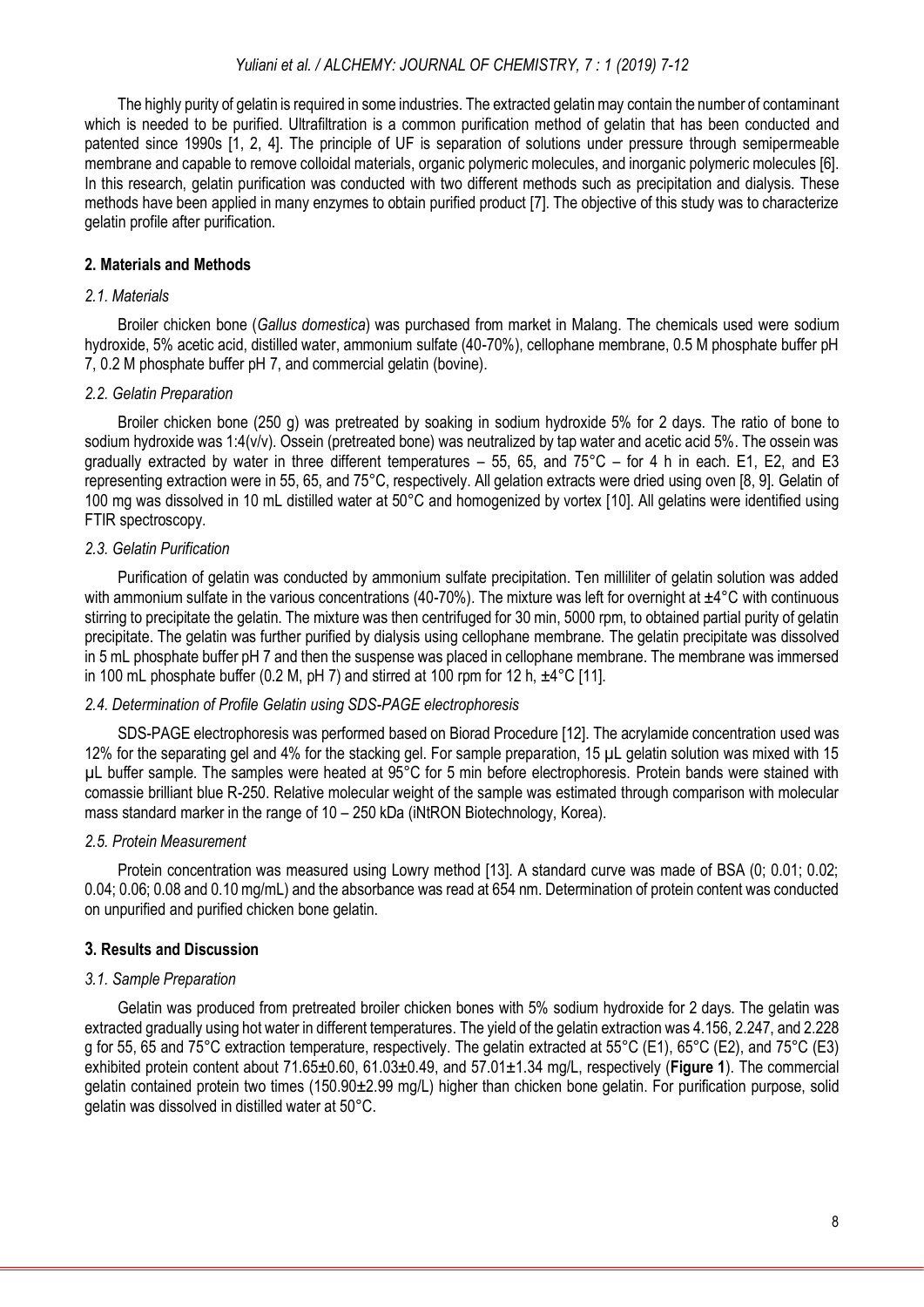

**Figure 1.** Protein content in chicken bone gelatin. E = commercial gelatin, E1 = gelatin of 55°C extraction temperature, E2  $=$  gelatin of 65°C extraction temperature, and E3 = gelatin of 75°C extraction temperature.

FTIR spectra of gelatin gradually extracted at different temperatures from broiler chicken bone is depicted in **Figure 2**. FTIR spectroscopy has been used to monitor the functional groups and secondary structure of gelatin. The typical major amide bands (Amide A, B, I, II, and III) for gelatin were present in the spectra, even though some variations in wavenumber and peak height were detected. The amide I peaks found at 1653.86, 1650.38 and 1650.86 cm-1 for E1, E2, and E3 respectively represented chicken bone gelatin structure in the coil form. This result was in agreement with Muyonga [14] that vibration band of amide I between 1,600 – 1,700 cm<sup>-1</sup> formed spiral structure of gelatin. The peaks of amide II band were noticeable at the wavenumber of 1559.39, 1558.27, and 1542.17 cm<sup>-1</sup> revealed the change of gelatin secondary structure. The peaks of amide III were detected around the wavenumber of 1241.88, 1244.88, and 1240.80 cm-1 for E1, E2, and E3 respectively. The peaks reflected the involvement of NH bending in the random coil of gelatin structure. In addition, amide A band representing the involvement of the NH group of peptide coupled with hydrogen bonding in the primary structure of gelatin appeared at 3417.24, 3456.62, and 3423.05 cm-1 for E1, E2, and E3 respectively. According to Muyonga et al. [14], a free NH stretching vibration is normally found in the range of 3400-3440 cm<sup>-1</sup>. The amide B peaks show the interaction of –NH<sup>3</sup> groups between peptide chains. The wavenumber of amide B peaks in this research was 2922.12, 2925.64, and 2927.62 cm-1 for E1, E2, and E3 respectively.



**Figure 2**. Fourier transform infrared (FTIR) spectra of chicken bone gelatin at different temperature extraction.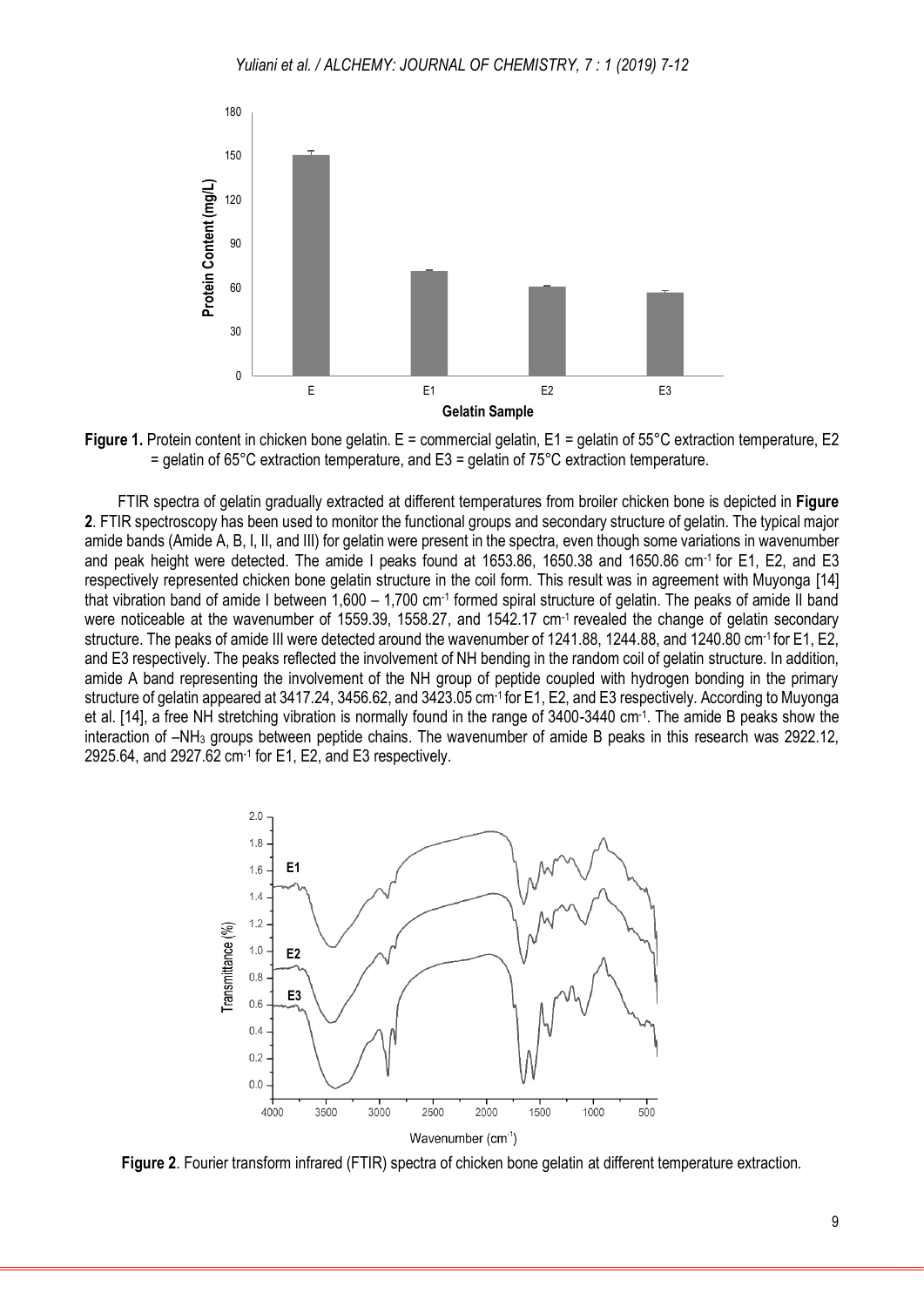#### *Yuliani et al. / ALCHEMY: JOURNAL OF CHEMISTRY, 7 : 1 (2019) 7-12*

Characterization of chicken feet gelatin was conducted by de Almeida et al. [15]. The FTIR spectra of chicken gelatin showed the vibration peak at the wavenumbers of 1652.01 cm<sup>-1</sup> to the amide I, of 1539.87 cm<sup>-1</sup> to the amide II, of 1241.29 cm<sup>-1</sup> to the amide III, of 3399.56 cm<sup>-1</sup> to the amide A and of 2923.72 cm<sup>-1</sup> to the amide B. Commercial gelatin showed FTIR spectra of amide I at 1651.32 cm<sup>-1</sup>, amide II at 1556.53 cm<sup>-1</sup>, amide A at 3391.84 - 3467.09 cm<sup>-1</sup> and amide B at 2921.49 cm-1 . The wavenumber of the amide peaks in chicken feet gelatin is similar to that of broiler chicken bone gelatin in this research.

#### *3.2. Protein Profile of Chicken Bone Gelatin*

Gelatin purification was performed only on E1 sample by precipitation and dialysis method. During precipitation process, the gelatin precipitate in small part and the partial gelatin gathered to form a layer on the surface. The precipitate gelatin still contained high amount of ammonium sulfate which is needed to purify by dialysis. Protein pattern of unpurified and purified gelatin is shown in **Figure 3**.



**Figure 3.** Protein pattern of unpurified and purified chicken bone gelatin. M = protein marker, 1 = commercial gelatin, 2 = unpurified gelatin,  $3 =$  gelatin purified with 40% ammonium sulfate,  $4 =$  gelatin purified with 50% ammonium sulfate, 5 = gelatin purified with 60% ammonium sulfate and 6 = gelatin purified with 70% ammonium sulfate.

Gelatin is made up of amino acids joining to form linear polymer varying in molecular weight from 15 to 300 kDa. Gelatin comprises of α-chains, β-chains (dimer of α-chain) and γ-chains (trimer of α-chain) and some lower molecular fragments [3]. Molecular weight determination of chains and fragments in gelatin was used as a marker for molecular weight of standard protein. Commercial gelatin was used as comparison to chicken bone gelatin.

Unpurified chicken bone gelatin exhibited a broad range of molecular weight, from ~15 to ~300 kDa (**Figure 3**, Line 1). Two major bands with high intensity in chicken bone gelatin are composed of α-chains ( $α_1$  upper and  $α_2$  lower), and a β-chain. The respective α-chain and β-chain has ~135 and ~245 kDa molecular weight. The findings are in agreement with Du et al [16], and Abdullah [17]. Small peptide fragments were also found with molecular weight under 100 kDa and the highest intensity of small peptide fragment had ~48 kDa molecular weight.

The broad range of molecular weight of the extracted gelatin indicates that the unpurified gelatin consisted of low and high molecular weight protein. Molecular weight of gelatin produced is affected by extraction temperature. In this research, extraction temperature of 55-75°C is sufficient to degrade α-chain, β-chain and γ-chain to form various lengths of product. According to Muyonga et al. [14], elevated temperature promotes the cleavage of gelatin chains leading to the formation of lower molecular components.

The purification of chicken bone gelatin was conducted with different concentrations of ammonium sulfate (40-70%). Lines 3-6 (**Figure 3**) showing purification can remove small peptide fragments significantly. The purification can be observed by the losing of small peptide fragments, especially 48 kDa fragments. The reduction intensity of α-chains and β-chains bands also indicates the loss of gelatin fractions after purification.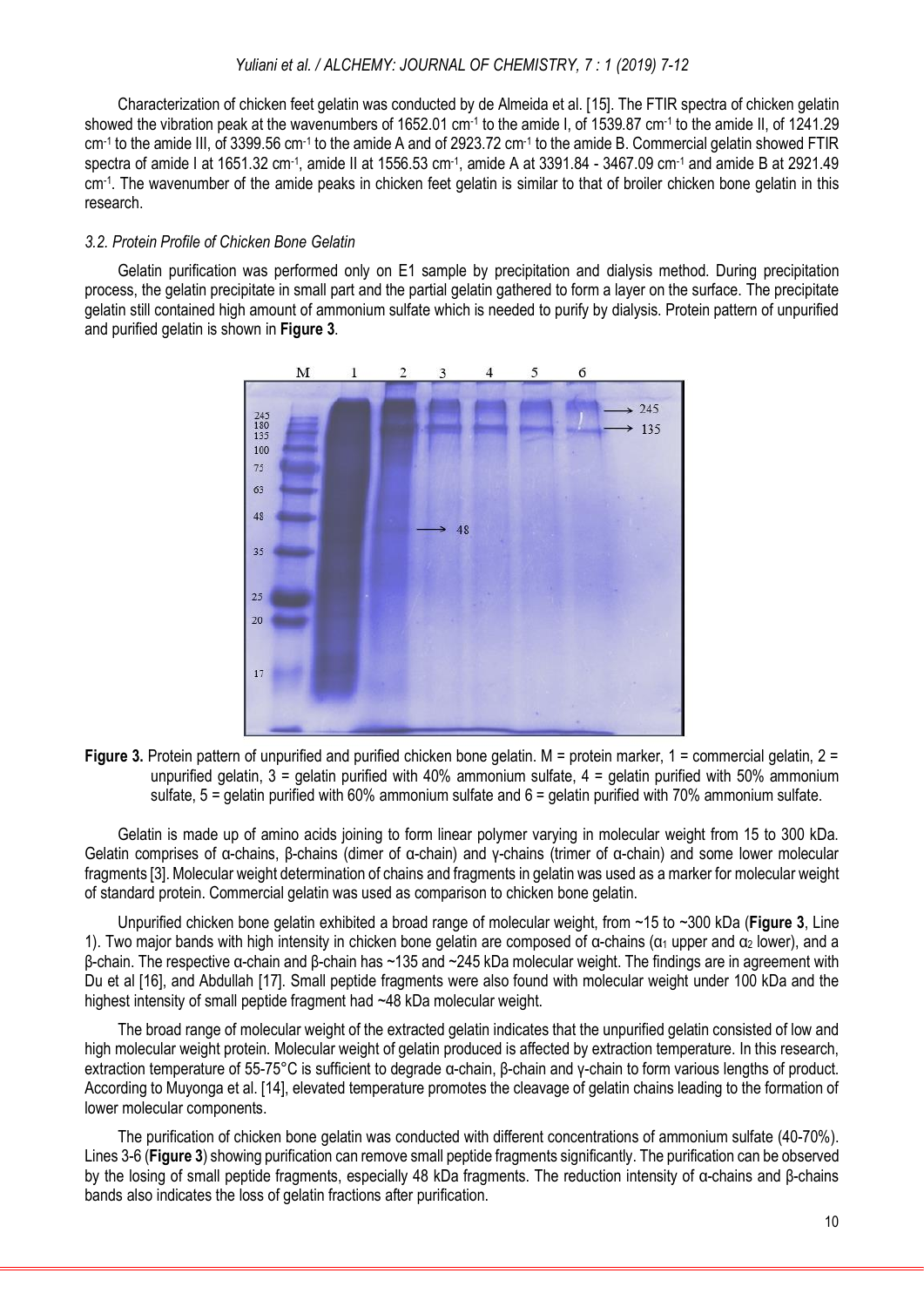# **3.3. Protein Measurement by Lowry Method**

The protein content of purified gelatins was  $61.42 \pm 3.90$ ,  $60.45 \pm 1.36$ ;  $59.89 \pm 0.24$ ; and  $55.32 \pm 1.05$  mg/L using 40, 50, 60, and 70% ammonium sulfate concentration, respectively (**Figure 4**). Higher concentration of ammonium sulfate produced lower protein content in gelatin. However, the reduction of protein concentration in gelatin was no significantly different. Ammonium sulfate of 40% was chosen as the best concentration to purify gelatin due to the concentration enable to eliminate small peptide fragment drastically without losing the major bands during purification. The losing protein in purified gelatin was confirmed by a weak intensity of protein band shown in **Figure 3**.



**Figure 4**. Protein content of unpurified and purified gelatin. E1 = unpurified gelatin, P40 = gelatin purified using 40% ammonium sulfate, P50 = gelatin purified using 50% ammonium sulfate, P60 = gelatin purified using 60% ammonium sulfate, P70 = gelatin purified using of ammonium sulfate.

#### **4. Conclusion**

Gelatin purification by precipitation and dialysis enable to remove small peptide fragments of gelatin. The ammonium sulfate of 40% optimally reduced small peptide fragments and maintained two major bands, α-chains and β-chain with molecular weight of ~135 and ~245 kDa, respectively. Precipitation with high concentration of ammonium could remove insignificant concentration of α-chains and β-chains. The extracted gelatins (E1, E2, and E3) contained 71.65±0.60, 61.03±0.49, and 57.01±1.34 mg/L of protein concentration, respectively. The protein content in the E1 gelatin after purification for the respective ammonium sulfate concentration of 40%, 50%, 60% and 70% was 61.42±3.90, 60.45±1.36; 59.89±0.24; and 55.32±1.05 mg/L.

# **References**

- [1] B. Chakravorty & D. P. Singh, "Concentration and Purification of Gelatin Liquour by Ultrafiltration," *Desalination*, vol. 78, pp. 279-286, 1990.
- [2] K. Christensson, S. Levin, M. Jansson, & M. Andeasson, "Method for Producing and Purifying Gelatin," United State Patent 20070249811A1, 25 Oct., 2007.
- [3] A. A. Mariod & H. F. Adam, "Review: Gelatin, Source, Extraction and Industrial Applications," *Acta Scientiarum Polonorum Technologia Alimentaria*, vol. 12, no. 2, pp. 135-147, 2013.
- [4] B. Dutré & G. Trägårdh, "Purification of Gelatin by Ultrafiltration with a Forced Solvent Stream along the Membrane Permeate Side: An Experimental Approach, *Journal of Food Engineering*, vol. 25, pp. 233-244, 1995.
- [5] M. Nagarajan, S. Benjakul, T. Prodpran, P.Songtipya, & H. Kishimura, "Characteristics and Functional Properties of Gelatin from Splendid Squid (*Loligo formosana*) Skin as Affected by Extraction Temperature," *Food Hydrocolloids*, vol. 29, no. 2, pp. 389-397, 2012.
- [6] K. Scott, "Introduction to membrane separations" in Handbook of Industrial Membrane, 1<sup>st</sup> ed. Oxford: Elsevier Science Publishers Ltd., pp. 3-185, 1995.
- [7] E. Dako, A. M. Bernier, A. T. Dadie, & C. K. Jankowski, "The Problems Associated with Enzyme Purification" [www.intechopen.com,](http://www.intechopen.com/) 2012. [Online]. Available: [http://cdn.intechweb.org/pdfs/28766.pdf,](http://cdn.intechweb.org/pdfs/28766.pdf) [Accessed: January 20, 2019].